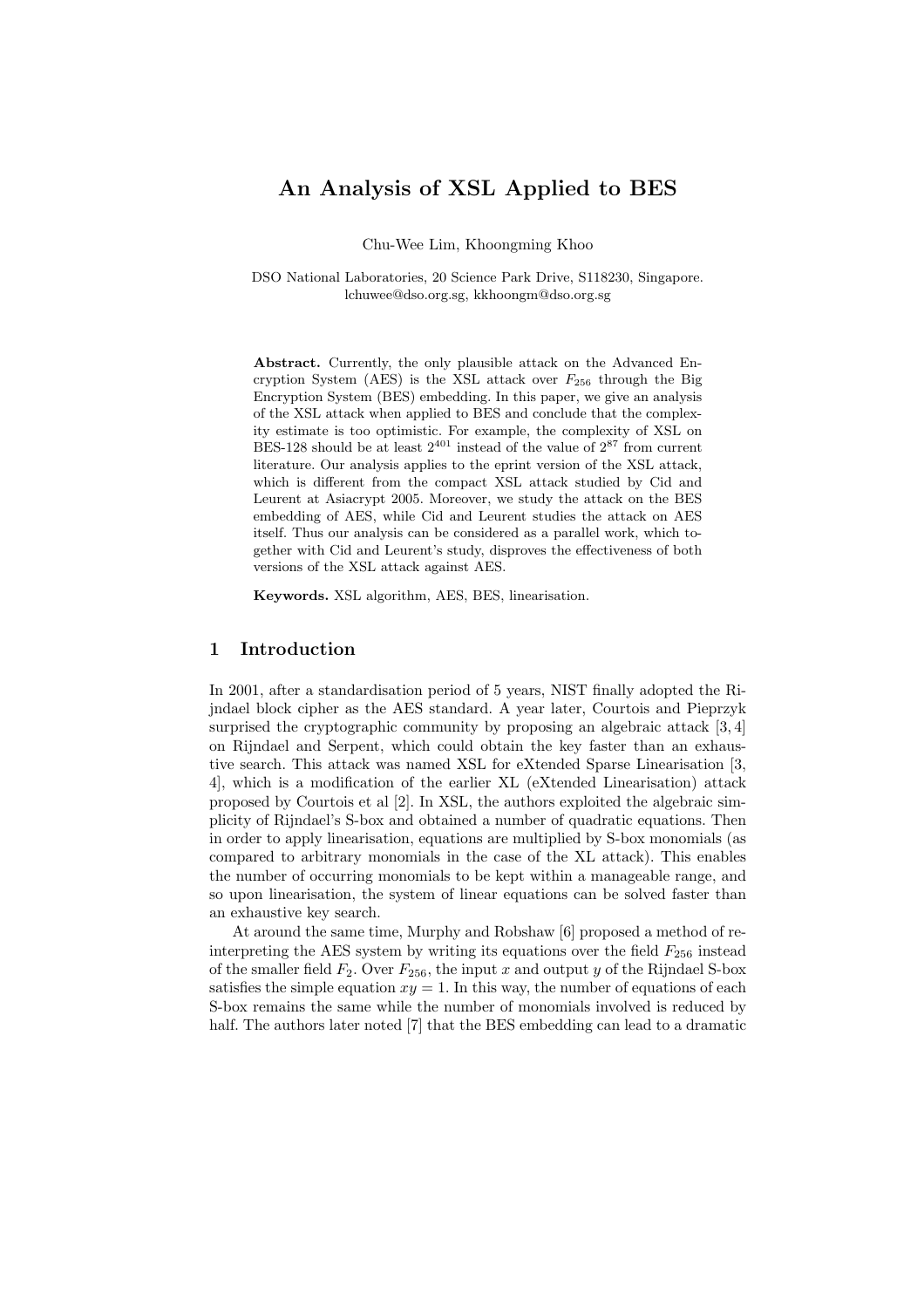decrease in the complexity of XSL attack. For example, as Courtois observed in  $\S 7$  of [4], AES-128 can be broken with complexity  $2^{87}$ .

However, Murphy and Robshaw also expressed skepticism at the practicality of XSL in [7], and concluded that it was unlikely to work. T. T. Moh and D. Coppersmith were similarly skeptical and remarked that XSL was unlikely to work.

In Asiacrypt 2005, Cid and Leurent [1] gave an analysis of the compact XSL attack [4] on AES-128 and proved that it is equivalent to a substitution-then-XL (sXL) method. They concluded that XSL attack is essentially an XL attack on a system of equations larger than that of the original AES. Thus compact XSL is not an effective attack against the AES cipher. This partly answers some uncertainties of the compact XSL attack and suggests that it may not be an effective method against block ciphers.

However, it does not give us the full answer on whether XSL is effective against AES. This is because:

- 1. In [1], only the compact XSL attack [4] is analysed. But the eprint version of the XSL attack (eprint XSL) [3] is different from the compact XSL attack as it uses a larger set of monomials. Moreover, the bounds derived from the eprint XSL are better than that of the compact XSL.
- 2. In [1], only the complexity of the compact XSL attack on AES over  $F_2$  is analyzed. However the best attack on AES in the current literature is the eprint XSL attack on AES over the bigger field  $F_{256}$ .

In this paper, we provide a more complete answer to the effectiveness of the XSL attacks on AES by analyzing the above two points. We will focus on the embedding of the AES in the Big Encryption System (BES) over  $F_{256}$ . Because of the nice algebraic structure of the equations of the Rijndael S-box over  $F_{256}$ , we can provide an exact analysis of the linear dependencies that exist between the equations of BES. This allows us to give a more accurate estimate of the number of linearly independent equations in the eprint XSL attack. Based on our estimate, we deduce that the complexity of the eprint XSL attack on BES-128 is at least  $2^{401}$  instead of  $2^{87}$  from the known literature. Similar complexity estimates for BES-192 and BES-256 proves that the eprint XSL attack is ineffective against them.

# 2 The XSL Attack on BES

There are currently two versions of XSL. In this paper, we shall consider the version in [3]. Furthermore, in that paper, the authors described two forms of XSL - the first and the second. We shall look at the second version, which only requires at most two plaintext-ciphertext pairs. This section is essentially a summary of [3], [6] and [7], but we need it to establish notations which will be used in subsequent sections.

Note: we often mention linear equations from the AES cipher, when a technically more accurate name would be affine. This is in accordance with the literature.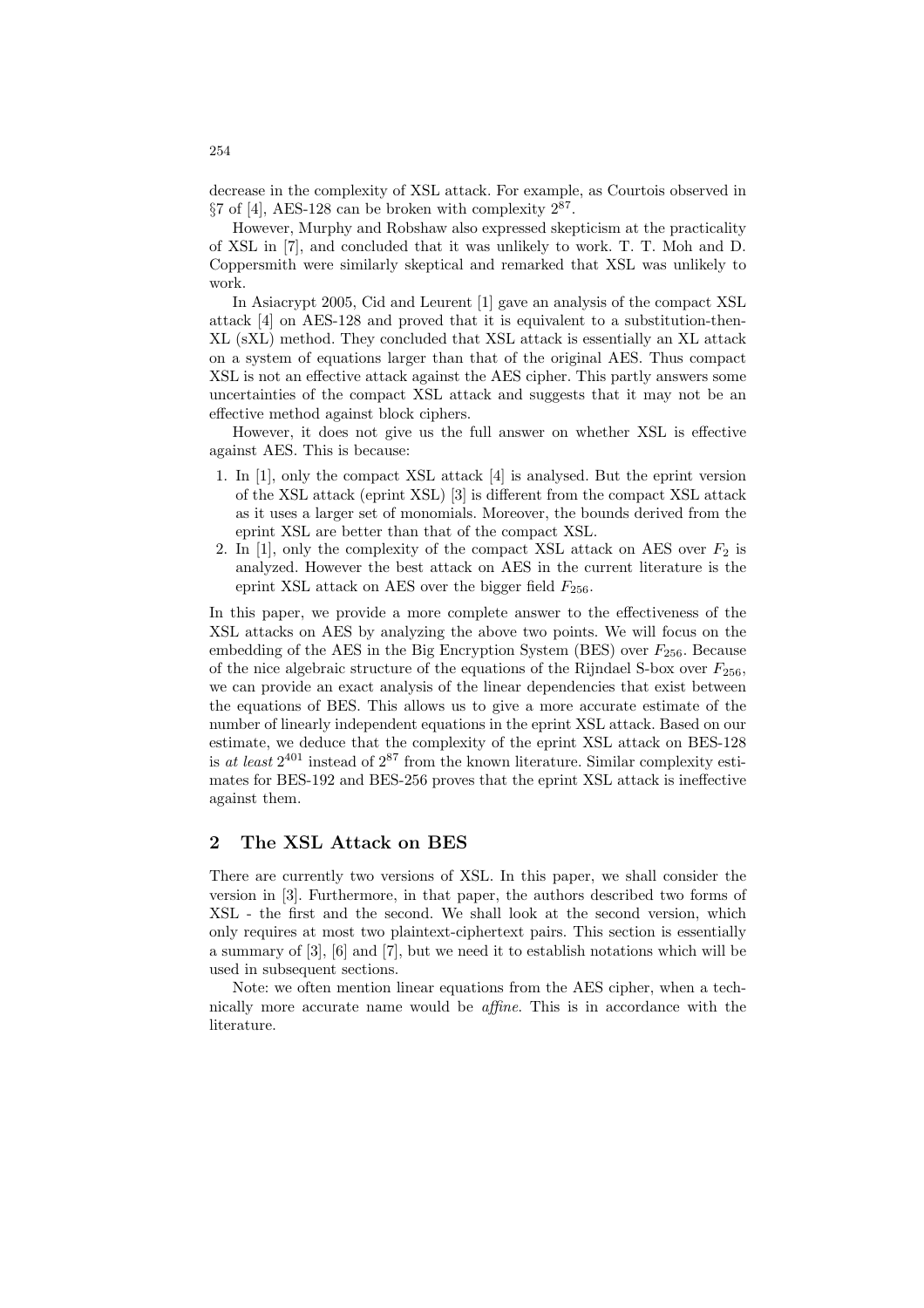#### 2.1 A Summary of the XSL Attack

First, recall the S-box in the AES cipher. This comprises of the *inverse* map<sup>1</sup> on the finite field  $F_{256}$ , followed by an  $F_2$ -affine map on the output. Thus, the only nonlinear component of the cipher is the map  $x \mapsto x^{-1}$  on the finite field  $F_{256}$ . The authors of [3] believe that this algebraic definition of the S-box presents an opportunity for algebraic attacks on the cipher. They noted that if  $y = x^{-1}$  in  $F_{256}$ , then we get  $xy = 1$ ,  $x^2y = x$  and  $xy^2 = y$ . The Frobenius map  $x \mapsto x^2$  is  $F_2$ -linear on  $F_{256}$ , so by taking the components, we get  $3 \times 8 = 24$  equations in  $F_2$ . There is a slight caveat though: since  $xy = 1$  is only true most of the time, it only produces 7 equations instead of 8. The eighth equation only holds  $\frac{255}{256}$  of the time. Nevertheless, for the sake of our argument, we shall assume that we get 24 equations. It can be easily verified that up to linear dependence, these are the only equations we can get.

Thus, let  $x_0, \ldots, x_7$  and  $y_0, \ldots, y_7$  denote the input and output bits of an S-box respectively, We get 24 equations which are linear combinations of the monomials  $1, x_i, y_j, x_iy_j \ (0 \leq i, j \leq 7)$ ; i.e., we have 24 equations involving 81 monomials. Such a monomial is said to *belong* to the S-box. Furthermore, if  $S$ and  $S'$  are distinct S-boxes, then the set of monomials belonging to  $S$  and  $S'$ are disjoint.

On the other hand, there are also  $F_2$ -linear equations for the Shiftrows and MixColumns algorithms. Hence, we can write down all the S-box and linear equations and solve them in order to extract the key. We shall use the following notation subsequently:

 $S =$  number of S-boxes in the *cipher and key schedule*,

 $L =$  number of linear equations in the *cipher and key schedule*,

 $r =$  number of equations in each S-box = 24,

 $t =$  number of terms used in the equations for each S-box = 81,

 $P = XSL$  parameter (to be described later).

The values for S and L for AES-128, -192 and -256 respectively are given in Table 1 below:

|                                                    |  | $ AES-128 AES-192 AES-256 $ |      |      |  |
|----------------------------------------------------|--|-----------------------------|------|------|--|
|                                                    |  | 201                         | 417  | 501  |  |
|                                                    |  | 1664                        | 3520 | 4128 |  |
| <b>Table 1.</b> Parameters for Various AES Ciphers |  |                             |      |      |  |

Note that the values of  $S$  and  $L$  in Table 1 are based on one plaintextciphertext pair for the second XSL attack on AES-128 and two plaintext-ciphertext

<sup>&</sup>lt;sup>1</sup> Strictly speaking, this is not true since the map  $x \mapsto x^{-1}$  is not defined at 0. It would be correct mathematically to write this map as  $x \mapsto x^{254}$ .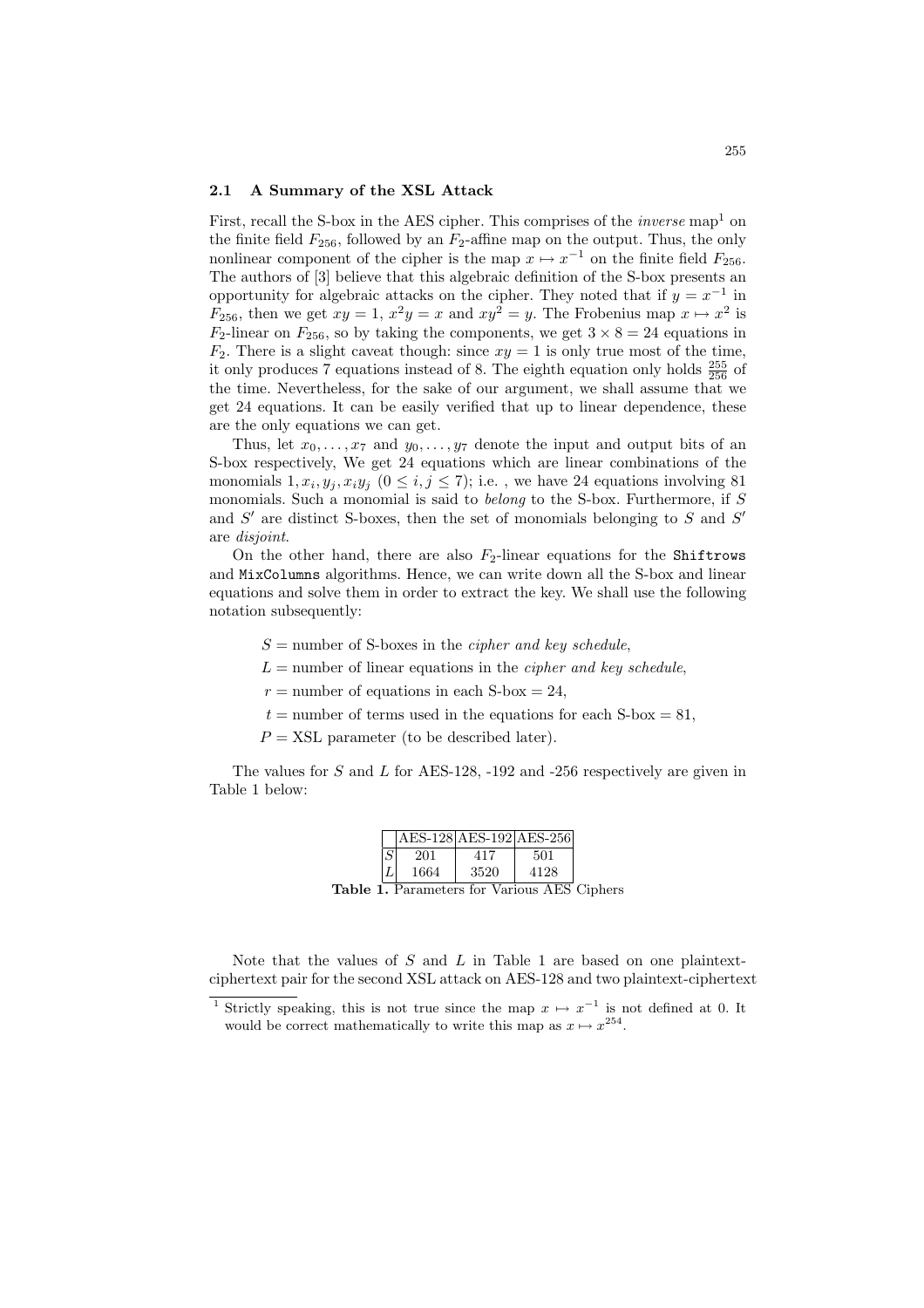pairs for the second XSL attack on AES-192, AES-256. They are derived from Section 7 and Appendix B of [3].

The XSL method can be summarised in the following steps, for a parameter P:

- 1. Pick P distinct S-boxes, and select one of them to be active; the others are declared *passive*. From the active S-box, select one equation out of the r quadratic ones; from each of the  $P-1$  passive S-boxes, select a monomial  $t_i$  $(i = 2, \ldots, P)$ . We then multiply the active S-box equation with  $t_2t_3 \ldots t_P$ to obtain a new equation. Let us call such an equation an extended S-box equation. Take the collection  $\Sigma_S$  of all extended S-box equations. Also, we call the monomials which occur in the equations of  $\Sigma_S$  the extended S-box monomials.
- 2. Pick a linear equation and select  $P-1$  distinct S-boxes. From each of the selected S-boxes, choose a monomial  $t_i$   $(i = 2, 3, \ldots, P)$ . We then multiply the linear equation by  $t_2t_3 \tldots t_P$  to obtain a new equation. Let us call such an equation an extended linear equation. Take the collection  $\Sigma_L$  of all extended linear equations.
- 3. Take the equations in  $\Sigma := \Sigma_S \cup \Sigma_L$  and solve them via linearisation. In other words, replace each occurring monomial by a new variable and solve the set of linear equations by (say) Gaussian elimination. Furthermore, these linear equations are sparse so we can apply advanced techniques like the block Lanczos algorithm [5] to solve them.
- 4. If there are not enough equations for a complete solution, we can apply the  $T'$ -method to produce more equations. This comprises of (i) fixing a variable, say  $x_i$ , and (ii) attempting to find equations whose degrees remain the same upon multiplication by  $x_i$ .

In [3], it was noted that the equations in  $\Sigma_S$  have a lot of linear dependencies after linearisation. For example, if we pick two active S-boxes and equations eqn<sub>1</sub> and eqn<sub>2</sub> from them, as well as  $P-2$  passive S-boxes with monomials  $t_3, t_4, \ldots, t_P$ , then by expanding the equation  $eqn_1 \cdot eqn_2 \cdot (t_3 \ldots t_P)$  we obtain linear dependencies between extended S-box equations of the form  $eqn_1 \cdot (t_2t_3 \dots t_P)$ and  $t_1 \cdot eqn_2 \cdot (t_3 \dots t_P)$ . After removing some obvious dependencies like these, we get  $\overline{a}$  $\mathbf{r}$ 

$$
R = \binom{S}{P} (t^P - (t - r)^P) \tag{1}
$$

equations. Likewise, by fixing  $t-r$  linearly independent terms in each S-box and expressing the remaining terms as linear combinations of them, the number of  $extended linear equations<sup>2</sup> is (after removing obvious linear dependencies):$ 

$$
R' = L \times (t - r)^{P-1} {S \choose P-1}.
$$
 (2)

256

<sup>&</sup>lt;sup>2</sup> Note that in [3], the author used  $R'$  and  $R''$  to denote the extended linear equations from the cipher and the key schedule respectively. Here we denote all extended linear equations by  $R'$ .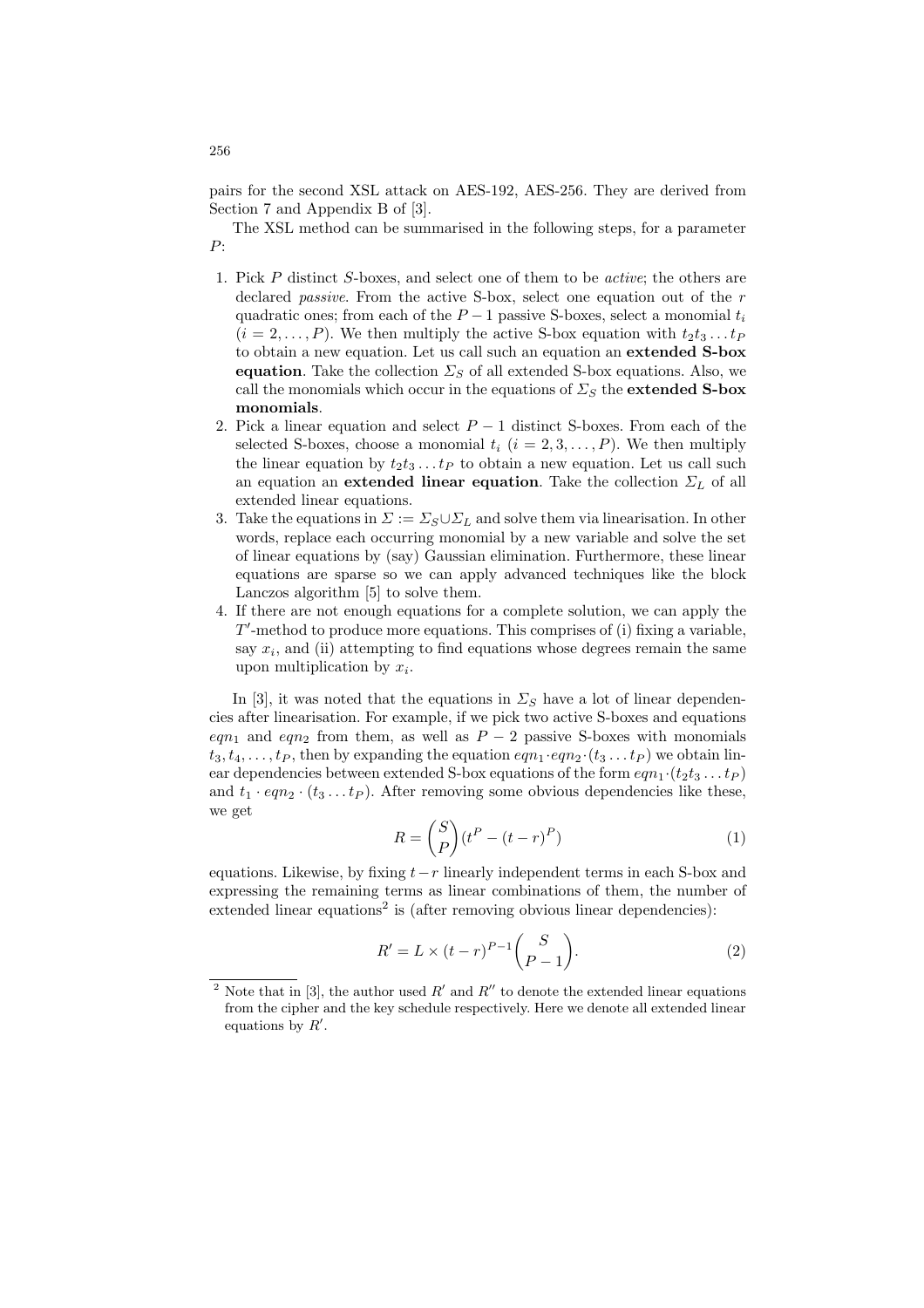Hence, the total number of equations obtained is  $R + R'$ .

On the other hand, it was assumed that the monomials in  $\Sigma_L$  are also extended S-box monomials. Hence, the total number of terms occurring in  $\Sigma$  is the number of extended S-box monomials:  $\mathbf{r}$ 

$$
T = t^P \binom{S}{P}.\tag{3}
$$

Finally, for the  $T'$ -method, the authors of [3] remarked that to apply  $T'$ , we need at least  $99.4\% \times T$  equations in the first place. In other words, T'-method can only be applied if the number of equations we have is very very close to being sufficient; in which case, the method helps to increase the number of equations slightly. Thus we shall leave it out in our discussion.

The objective of XSL is to select an appropriate  $P$  so that we get enough equations. The following computations apply for AES-128, AES-192 and AES-256.

- 1. **AES-128:** The smallest P where  $R + R' > T$  is  $P = 7$ . The parameters are  $R = 4.95 \times 10^{25}$ ,  $R' = 4.85 \times 10^{24}$ ,  $T = 5.41 \times 10^{25}$ . We have  $(R + R')/T = 1.004$  and the complexity of XSL attack is  $T^{2.376} \approx 2^{203}$ .
- 2. **AES-192:** The smallest P where  $R + R' > T$  is  $P = 7$ . The parameters are  $R = 8.65 \times 10^{27}$ ,  $R' = 8.50 \times 10^{26}$ ,  $T = 9.46 \times 10^{27}$ . We have  $(R + R')/T = 1.004$  and the complexity of XSL attack is  $T^{2.376} \approx 2^{221}$ .
- 3. **AES-256:** The smallest P where  $R + R' > T$  is  $P = 7$ . The parameters are  $R = 3.15 \times 10^{28}$ ,  $R' = 3.02 \times 10^{27}$ ,  $T = 3.45 \times 10^{28}$ . We have  $(R + R')/T =$ 1.002 and the complexity of XSL attack is  $T^{2.376} \approx 2^{225}$ .

#### 2.2 A Summary of the BES Cipher

At Crypto 2002, Robshaw and Murphy introduced the Big Encryption System (BES) embedding for the AES cipher [6]. In this embedding, the quadratic equations describing the S-box input-output become much simpler. This results in a substantial reduction in the number of monomials occurring in the system of equations, which can lead to an exponential reduction in the complexity of the XSL attack [7].

While AES performs its operations in the field  $F_2$ , BES achieves the same purpose by performing operations in the field  $F_{256}$ . The advantage of this rewriting lies in the simplicity of the S-box equation: we have  $xy = 1$  immediately instead of 8 quadratic equations in the input and output bits. This, of course, conveniently ignores the case when  $x = y = 0$ . However this can be countered by other means.

The problem occurs with some of the linear equations, which are  $F_2$ -linear but not  $F_{256}$ -linear. This is overcome by introducing the conjugates of each variable  $x \in F_{256}$ , i.e. we have to consider  $x_i := x^{2^i}$  for  $0 \le i \le 7$ . Upon introducing these variables, all  $F_2$ -linear equations can be expressed as  $F_{256}$ -linear equations, by virtue of the following result.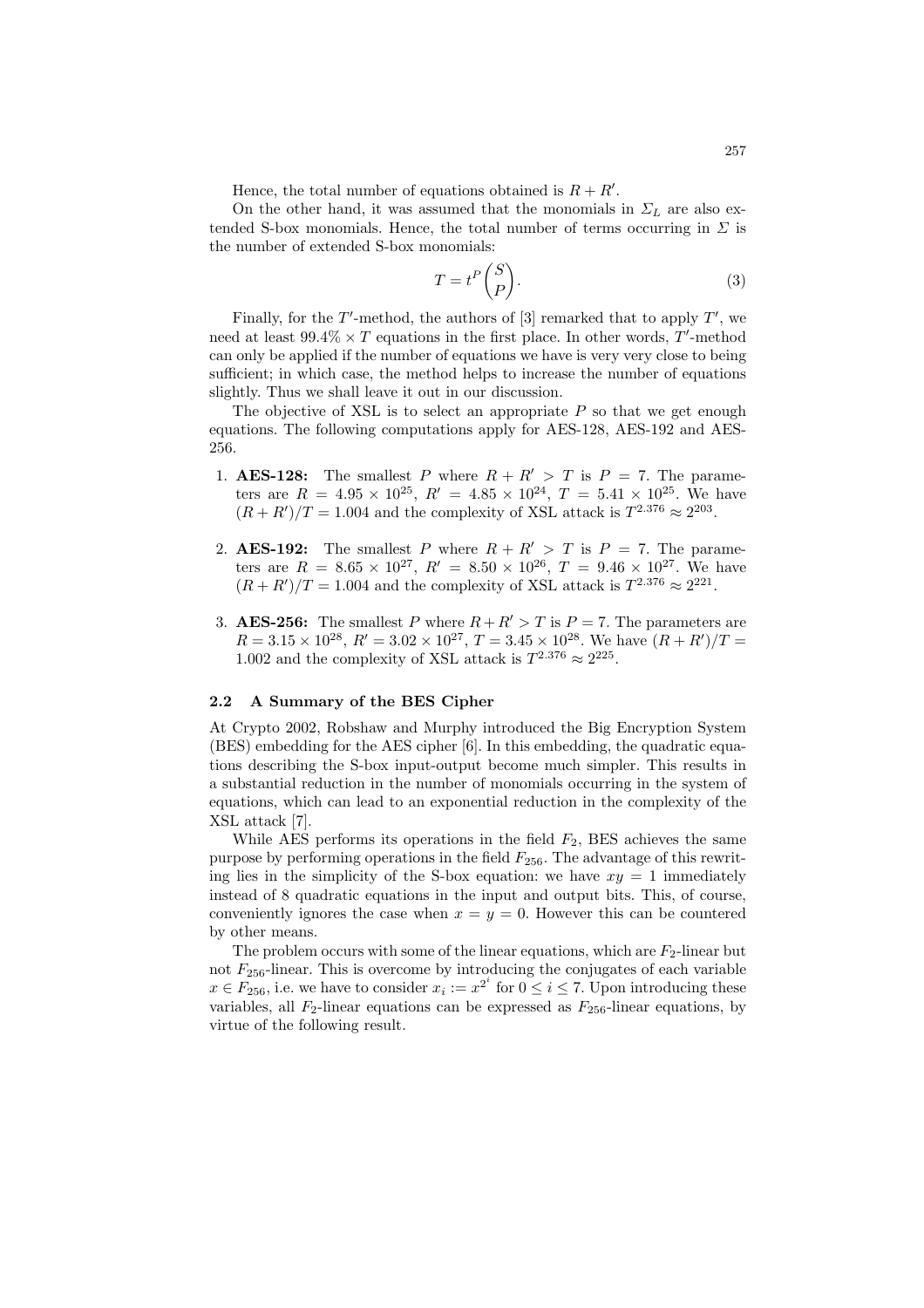**Lemma 1.** Consider the finite field  $K = F_{2^n}$ . Then any  $F_2$ -affine map  $K \to K$ can be written in the form:

$$
f(x) = c + a_0 x + a_1 x^2 + \dots + a_{n-1} x^{2^{n-1}},
$$

for some constants  $c, a_0, a_1, \ldots, a_{n-1} \in K$ .

We will skip the proof, though it suffices to say that the result follows easily from dimension counting (over  $F_2$ ).

In introducing the conjugates to the S-boxes, we have to express their relationship as  $x_{i+1} = x_i^2$ , where the subscript is taken from  $\mathbb{Z}/8\mathbb{Z}$  (the integers modulo 8). This gives 24 equations for each S-box: indeed, if we denote the input and output variables by  $x_0, x_1, \ldots, x_7 \in F_{256}$  and  $y_0, y_1, \ldots, y_7 \in F_{256}$ respectively, then

$$
x_0y_0 = 1
$$
,  $x_1y_1 = 1$ ,  $x_2y_2 = 1$ , ...,  $x_7y_7 = 1$ ,  
\n $x_0^2 = x_1$ ,  $x_1^2 = x_2$ ,  $x_2^2 = x_3$ , ...,  $x_7^2 = x_0$ ,  
\n $y_0^2 = y_1$ ,  $y_1^2 = y_2$ ,  $y_2^2 = y_3$ , ...,  $y_7^2 = y_0$ .

For convenience, we make the following definition.

**Definition 1.** Let  $x_i$  be an input variable of an S-box and  $y_i$  be the corresponding output variable such that  $x_i y_i = 1$ . We shall say  $x_i$  and  $y_i$  are **dual** to each other.

Although the number of equations per S-box remains  $r = 24$ , we now only have 41 monomials! These are:  $1, x_i, y_i, x_i^2, y_i^2, x_i y_i$  for  $0 \le i \le 7$ . Hence, we can apply the technique of XSL to this cipher, in which case formulae (1), (2) and (3) in the previous section still hold, with  $t = 81$  replaced with  $t = 41$ . With this new value of  $t$ , it turns out that we can pick a smaller  $P$  and dramatically reduce the complexity:

1. **BES-128:** The smallest P where  $R + R' > T$  is  $P = 3$ . The parameters are

 $R = 85341866400$ ,  $R' = 9666009600$ ,  $T = 91892369300$ .

So  $(R + R')/T = 1.03$  and the complexity of XSL attack is  $T^{2.376} \approx 2^{87}$ . 2. **BES-192:** The smallest P where  $R + R' > T$  is  $P = 3$ . The parameters are

 $R = 767998707840$ ,  $R' = 88234798080$ ,  $T = 826947240080$ .

So  $(R + R')/T = 1.04$  and the complexity of XSL attack is  $T^{2.376} \approx 2^{94}$ . 3. **BES-256:** The smallest P where  $R + R' > T$  is  $P = 3$ . The parameters are

 $R = 1333494666000$ ,  $R' = 149422248000$ ,  $T = 1435848423250$ .

So  $(R + R')/T = 1.03$  and the complexity of XSL attack is  $T^{2.376} \approx 2^{96}$ .

Finally, the  $T'$ -method for BES was not mentioned in  $[7]$ . Although the premise of the method should remain the same - find equations whose degree remain the same upon multiplication by some variable - it's not entirely clear if this is effective. This is because the set of monomials involved in the S-box equations forms a very small subset of the set of monomials, thus multiplying an equation by a variable would almost certainly introduce new monomials even if the degree of the equation does not increase.

258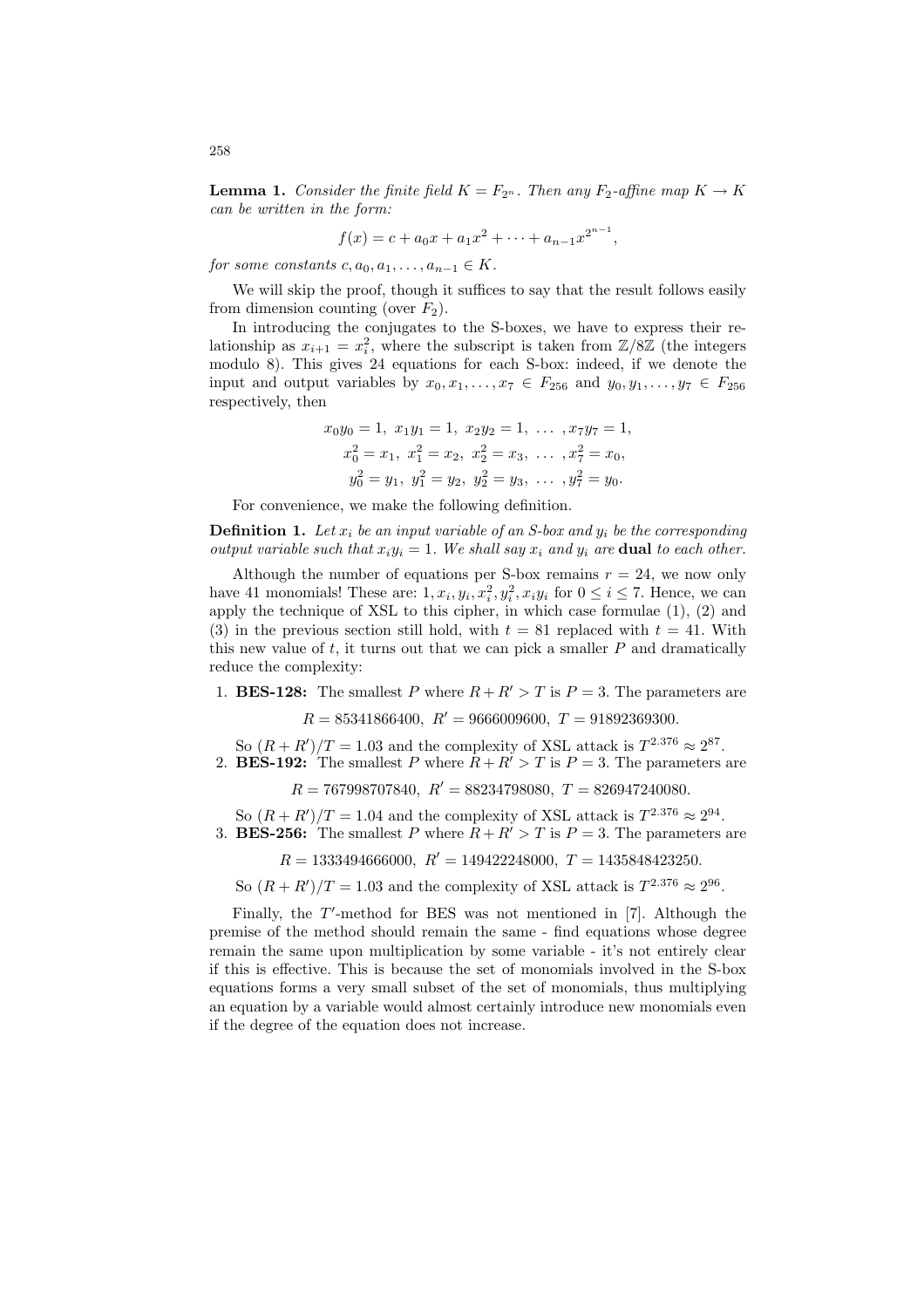# 3 An Analysis of This Attack

In this section, we shall provide an in-depth analysis of the XSL attack when applied to the BES cipher [6]. Due to the nice structure of the BES S-box equations, we can obtain accurate numbers in many cases. Throughout this section, let us fix the XSL parameter P.

#### 3.1 Analysing the Extended S-box Equations

First, let us consider the S-box equations, each of which is an equality of two monomials. Hence, each extended S-box equation is also of the form  $(monomial<sub>1</sub>)$  $=$  (monomial<sub>2</sub>). Solving them linearly is rather easy: we get a collection of equivalence classes of monomials, where two monomials are considered equivalent if and only if we can obtain one from the other by a finite number of extended S-box equations.

*Example 1.* Consider three S-boxes, given by  $S_1$ ,  $S_2$  and  $S_3$ . The input and output pairs of these S-boxes are given by  $(a_i, b_i)$ ,  $(c_i, d_i)$  and  $(e_i, f_i)$  respectively, for  $0 \le i \le 7$ . To clarify the notation further,  $a_i b_i = 1$  and  $e_i^2 = e_{i+1}$  are examples of their equations. Then the monomials  $a_3b_3c_2^2e_5$  and  $c_3e_5$  are considered equivalent:

$$
(a_3b_3)c_2^2e_5 = (1)c_2^2e_5 = (1)c_3e_5,
$$

since the first equality follows from an extended  $S_1$ -equation, while the second follows from an extended  $S_2$ -equation.

Inspired by this example, we make the following definition.

**Definition 2.** Let  $\alpha = \alpha_1 \alpha_2 \ldots \alpha_Q$  be an extended S-box monomial, where each  $\alpha_i$  is a variable belonging to some S-box. Then  $\alpha$  is said to be reduced if no two variables belong to the same S-box. The set of reduced S-box monomials of degree  $Q$  is denoted by  $\Phi_{Q}$ .

It follows that a reduced monomial of degree  $Q$  is a product of monomials from Q distinct S-boxes, and so  $Q \leq P$ . Furthermore, we have the following theorem:

**Theorem 1.** Every extended S-box monomial  $\alpha$  is equivalent to a unique reduced monomial  $\beta$ . Furthermore, it is possible to obtain the equivalence via:

$$
\alpha = \gamma_1 = \gamma_2 = \gamma_3 = \cdots = \gamma_r = \beta,
$$

where each equality is an extended S-box equation, and the degree of each term is strictly less than the previous one.

*Proof.* Let  $\alpha = \alpha_1 \alpha_2 \ldots \alpha_Q$  be an extended S-box monomial, where each  $\alpha_i$  is an S-box variable. If  $\alpha$  were reduced, there is nothing to do. Otherwise, if  $\alpha_i$  and  $\alpha_i$  belong to the same S-box then they are either identical or *dual*.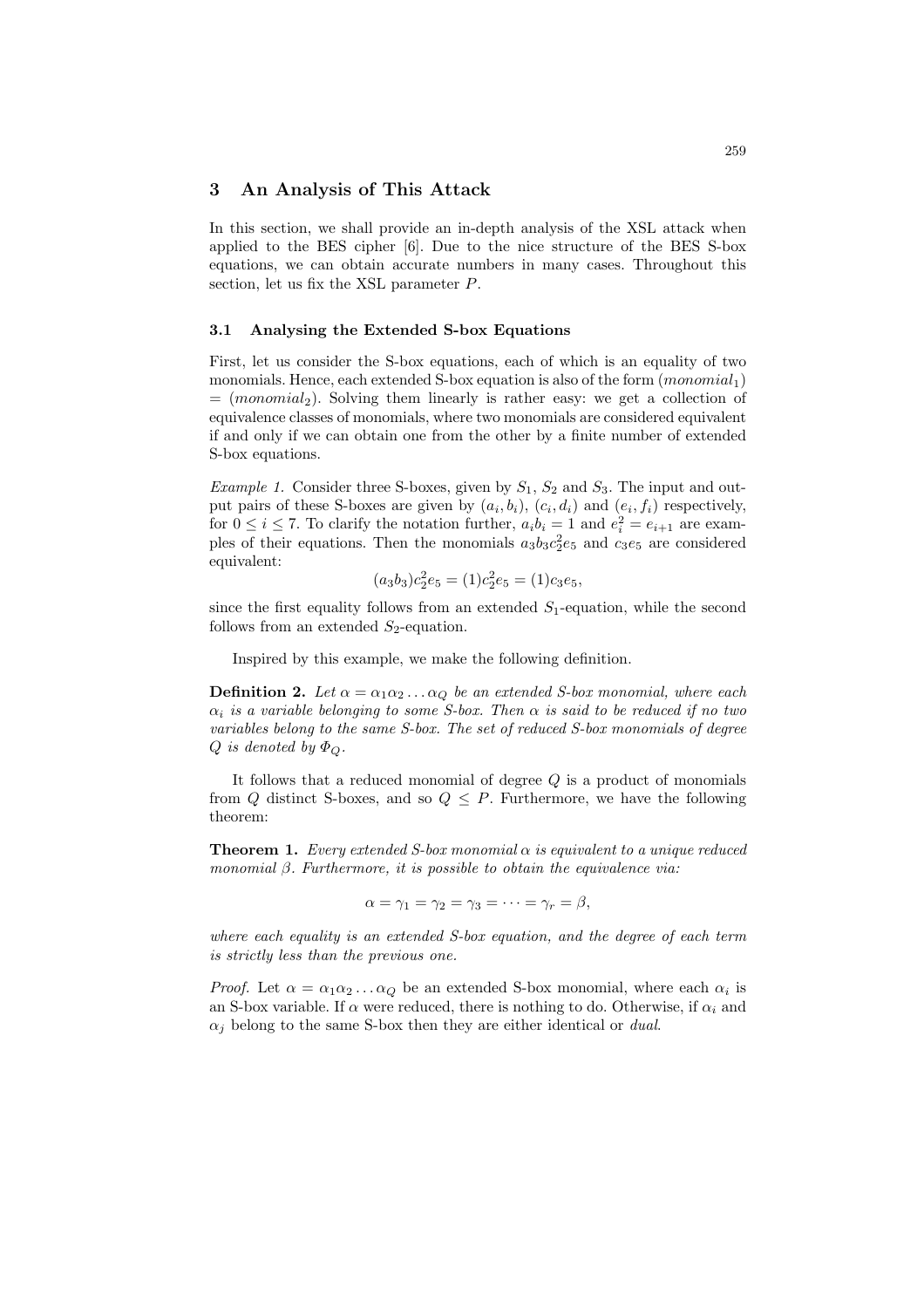In the first case, we have  $\alpha_i = \alpha_j = x_k$  for some input/output variable  $x_k$ ; hence upon removing  $\alpha_i$  and  $\alpha_j$  and adding an  $x_{k+1}$ , we get an equivalent monomial of degree  $Q - 1$ . In the second case, we have  $\alpha_i \alpha_j = 1$  and we get an equivalent monomial of degree  $Q - 2$ . This gives us an extended S-box equation

 $\alpha = \gamma_1,$ 

where deg  $\gamma_1$  < deg  $\alpha$ . Repeating the above process with  $\alpha$  replaced by  $\gamma_1$ , we get the desired result.

Finally, we need to prove uniqueness, i.e. two distinct reduced monomials are not equivalent. This is quite easy: write  $\alpha_1 \alpha_2 \ldots \alpha_Q = \beta_1 \beta_2 \ldots \beta_{Q'}$ , where the  $\alpha_i$  and  $\beta_i$  are S-box variables. Now, the  $\alpha_i$  all belong to distinct S-boxes, as do the  $\beta_i$ . For equality to hold, some  $\alpha_i$  and  $\beta_j$  must belong to the same S-box. It immediately follows that  $\alpha_i = \beta_i$ , so we may cancel them from the equation and  $\Box$  repeat.

Note that each  $\Phi_i$  has cardinality  $\binom{S}{i}$  $16^i$ . Thus, upon solving the extended S-box equations, the number of linearly independent terms is exactly

$$
D_0 = \sum_{i=0}^{P} |\Phi_i| = \sum_{i=0}^{P} {S \choose i} 16^i.
$$

According to theoretical bound in [3], that should have been:

$$
T - R = {S \choose P} (t - r)^P = {S \choose P} 17^P.
$$

Hence, we see that the estimate in [3] was rather close.

#### 3.2 Adding the Extended Linear Equations

The second step is to multiply each linear equation by an extended S-box monomial. However, by Theorem 1 it is equivalent to multiply each linear equation by a reduced S-box monomial of degree at most  $P-1$  (note: we cannot multiply by a reduced monomial of degree P since we only multiply  $P-1$  monomials from passive S-boxes). In a nutshell, the XSL method is equivalent to the following:

- 1. Obtain the set  $\Sigma<sub>S</sub>$  of extended S-box equations.
- 2. For each linear equation, we multiply it by a reduced monomial from  $\Phi_0 \cup$
- $\Phi_1 \cup \cdots \cup \Phi_{P-1}$  and obtain the set  $\Sigma_L'$  of extended linear equations.
- 3. Solve  $\Sigma_S \cup \Sigma_L'$  together via linearisation.

Consider hypothetically the case where we just do steps 2 and 3 (i.e. step 3 is performed with  $\Sigma_S = \emptyset$ ). In short, we took a bunch of linear equations, multiply them by some monomials and attempt to solve them by linearisation. The question is: how many linearly independent terms will we get from this attempt?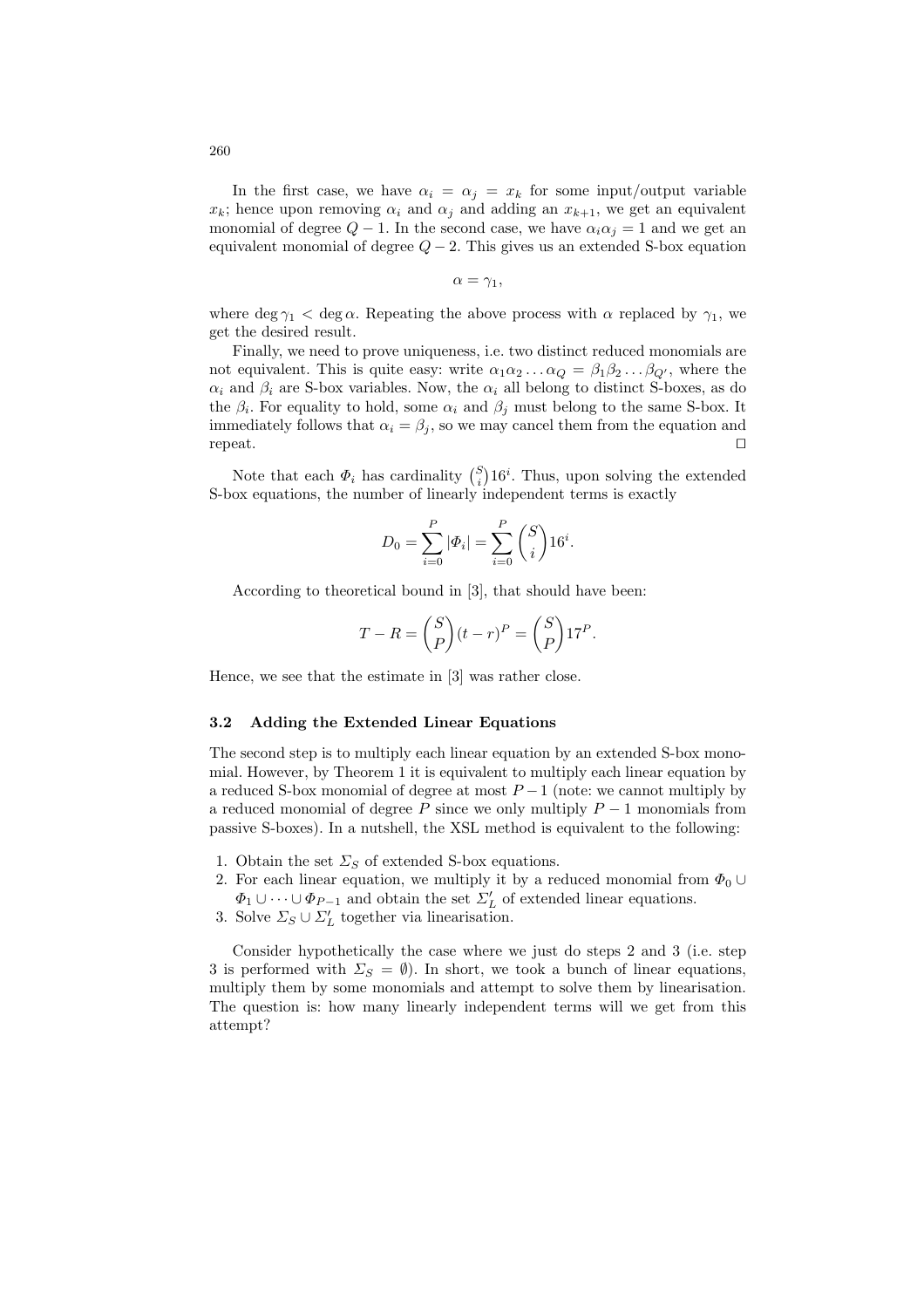It is not difficult to give a lower bound for this number. First, consider the set of non-reduced S-box equations and linear equations. If we fix the 8 input variables of an S-box, then its output is known. Thus the removal of each S-box contribute 8 free variables. Then the removal of the S S-boxes results in the introduction of 8S totally free variables, as the diagram in figure 1 shows.



Fig. 1. Removal of the S-boxes gives 8S free variables

Without loss of generality, we take the 8S input variables of the S-boxes to be the free variables. In other words, the equations in  $\mathcal{L}_L'$  can be satisfied regardless of the values these 8S variables take. Hence, the number of linearly independent terms is at least the number of reduced monomials formed by these 8S free variables:

$$
D_1 = \sum_{i=0}^{P} \binom{S}{i} 8^i.
$$

Next, we ask ourselves: *does step 1 provide sufficiently many equations to* remove this number of linearly independent terms?

By theorem 1, we can replace each monomial in  $\Sigma_L'$  by a corresponding reduced one. Furthermore, after such replacements, the extended S-box equations are no longer of any use. This brings us to the next theorem.

**Theorem 2.** When solving  $\Sigma'_{L}$  with the extended S-box equations, we only need to include those extended  $S$ -box equations of the form:

$$
(v)(m_1)=(m_2),
$$

where:

1.  $m_1, m_2 \in \Phi_0 \cup \Phi_1 \cup \cdots \cup \Phi_{P-1}$ , i.e.  $m_1$  and  $m_2$  are reduced monomials of degree at most  $P-1$ ;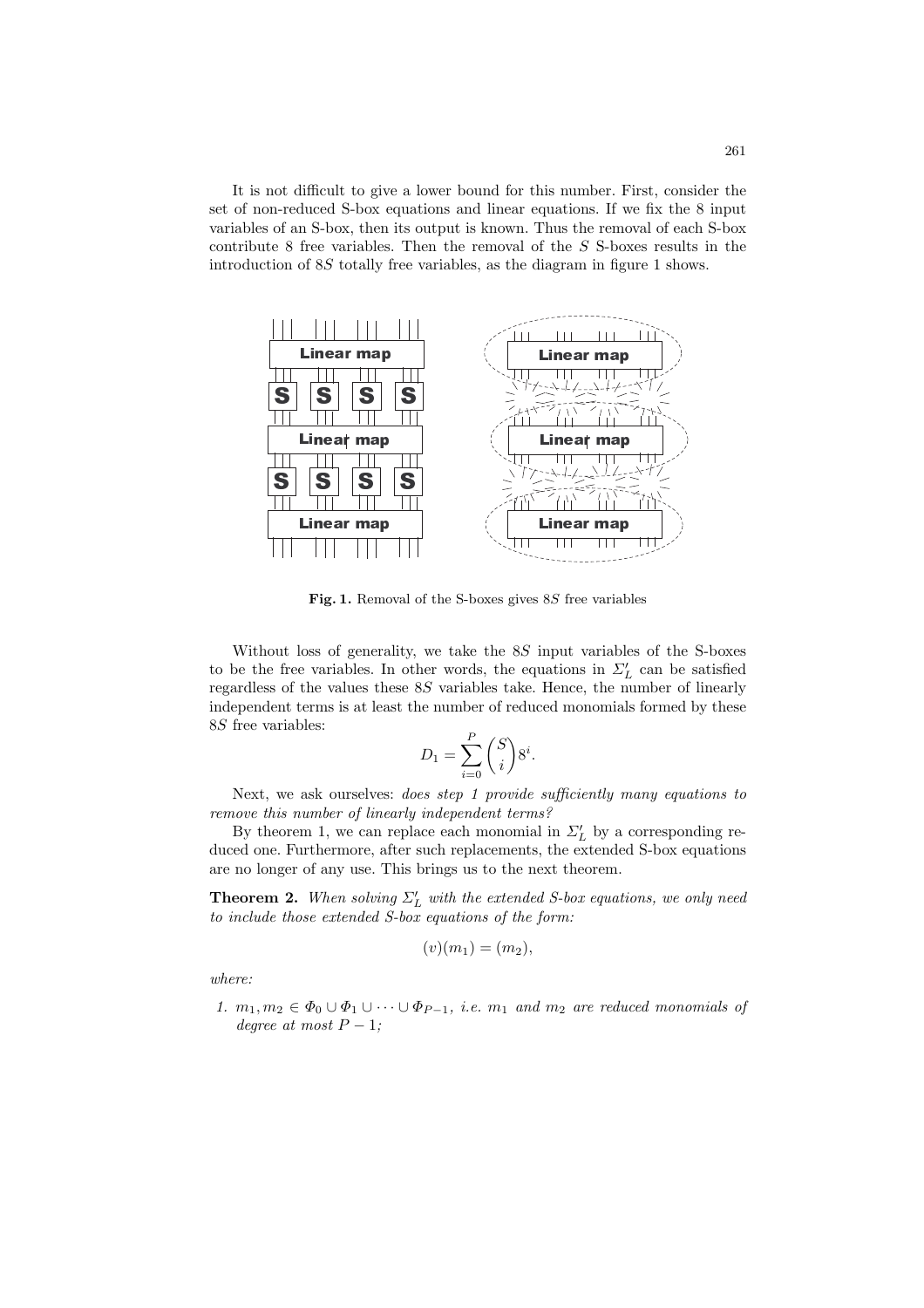2. v is an S-box variable such that it or its dual occurs in  $m_1$ ;

3. the remaining variables in  $m_1$  are among the SS free (input) variables.

*Proof.* Recall that each equation of  $\Sigma'_{L}$  is of the form:  $l \cdot m = 0$ , where l is a linear equation and m is a reduced monomial of degree at most  $P-1$ . Hence, after linearisation, the only occurring monomials in  $\Sigma'_{L}$  are those of the form  $v \cdot m$ , where v is an S-box variable and m is a reduced monomial of degree  $\leq P-1$ . If neither  $v$  nor its dual occur in  $m$ , then this monomial itself is already reduced. Otherwise, we can use an extended S-box equation satisfying conditions 1 and 2 to reduce the monomial further. By Theorem 1, these are the only extended S-box equations we need.

Finally, note that any variable which is not one of the 8S free variables, can be expressed as a linear combination of these 8S variables. Hence, if  $(v)(m_1) = (m_2)$ is an equation satisfying conditions 1 and 2, we can replace each of the remaining variables in  $m_1$  with a linear combination of the 8S variables and expand the resulting monomial. Thus, the set of extended S-box equations satisfying conditions 1-3 suffices.  $\Box$ 

We say that an extended S-box equations is "relevant" if it satisfies conditions 1-3 in theorem 2.

Now let us compute the number of such equations. Take  $(v)(m_1) = (m_2)$ , and v' occurs in  $m_1$  where  $v' = v$  or the dual of v.

For the case  $v = v'$ , there are 16S choices for the pair  $(v, v') = (v, v)$ , where  $v$  can be one of 16 input or output variables of an S-box. For the case where  $v'$ is the dual of v, there are 8S choices for the unordered pair  $(v, v')$ , which is one of 8 dual pairs of an S-box satisfying  $vv' = 1$ . Thus there are  $16S + 8S = 24S$  $\frac{1}{2}$ 

choices for the unordered pair  $(v, v')$  in the equation  $(v)(m_1) = (m_2)$ .<br>For the remaining  $P - 2$  variables in  $m_1$ , there are  $\sum_{i=0}^{P-2} {\binom{S-1}{i}}$  $8^i$  choices. Thus, the number of "relevant" equations is

$$
D_2 = 24S \times \sum_{i=0}^{P-2} {S-1 \choose i} 8^i.
$$

For the equations in  $\Sigma_S \cup \Sigma_L'$  to be solved via linearisation, we must have  $D_2 \geq D_1$ . However, the values in Table 2 indicate that the stipulated values of P which were supposed to work (see  $\S 2.2$ ), actually don't.

To be able to solve for the secret key, we need  $D_2 > D_1$ . From Table 2, the smallest P where this condition is satisfied is when  $P = 23, 33, 36$  for BES-128, BES-192 and BES-256 respectively. In that case, we have the following complexity for the XSL attack:

1. **BES-128:**  $S = 201$ ,  $P = 23$ .

Complexity =  $D_1^{2.376} = (5.9 \times 10^{50})^{2.376} \approx 2^{401}$ .

2. **BES-192:**  $S = 417$ ,  $P = 33$ .

Complexity =  $D_1^{2.376} = (5.857 \times 10^{78})^{2.376} \approx 2^{622}$ .

262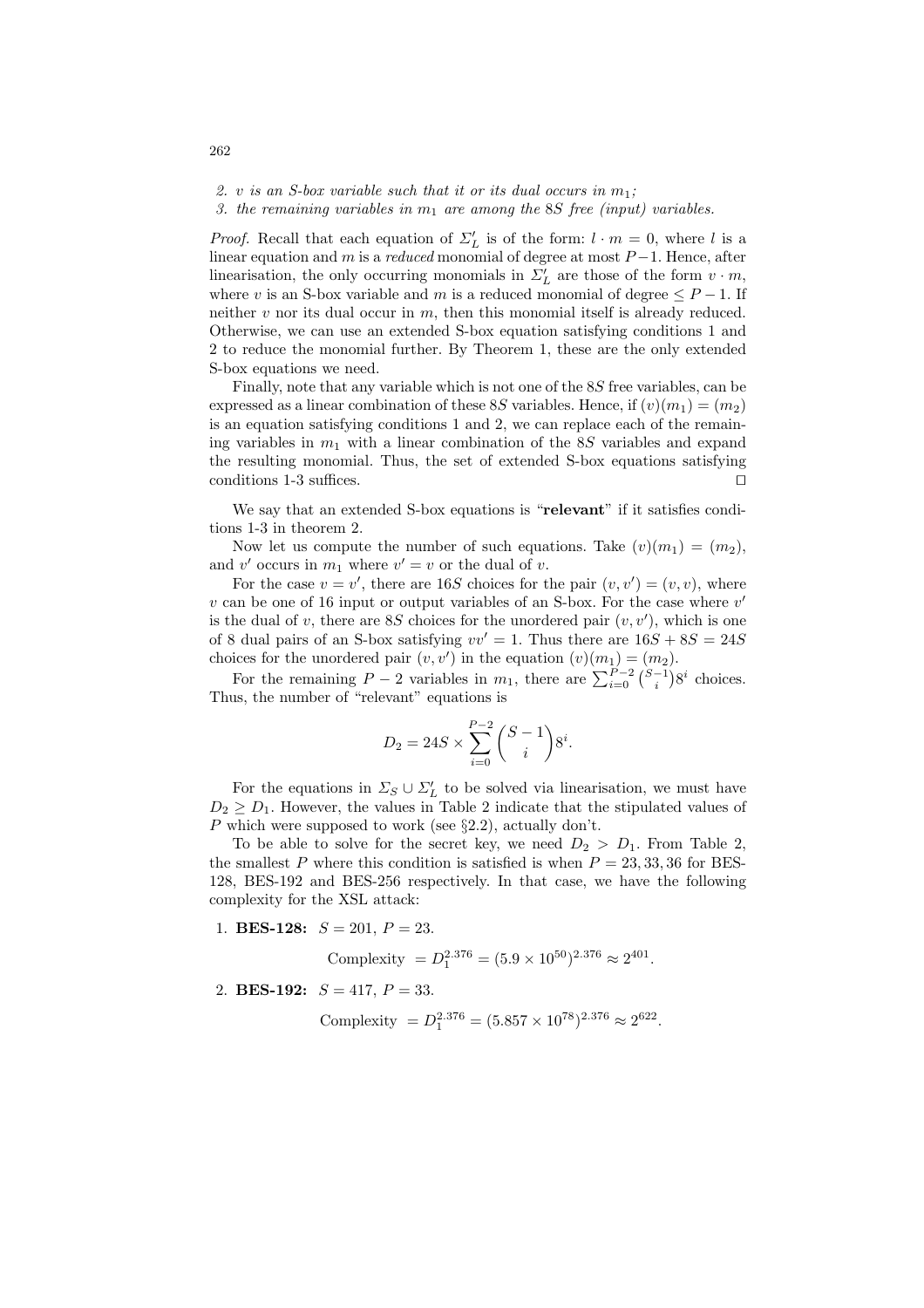|          | <b>BES-128</b>                                                                           | <b>BES-192</b>                                                                                 | <b>BES-256</b>                                                    |
|----------|------------------------------------------------------------------------------------------|------------------------------------------------------------------------------------------------|-------------------------------------------------------------------|
| $P=2$    | $D_1 = 1.288 \times 10^6$                                                                | $D_1 = 5.554 \times 10^6$                                                                      | $D_1 = 8.02 \times \overline{10^6}$                               |
|          | $D_2 = 4.824 \times 10^3$                                                                | $D_2 = 1.001 \times 10^4$                                                                      | $D_2 = 1.202 \times 10^4$                                         |
| $P=3$    | $D_1 = 6.839 \times 10^8$                                                                |                                                                                                | $D_1 = 6.149 \times 10^9$ $\overline{D_1} = 5.093 \times 10^{10}$ |
|          | $D_2 = 7.723 \times 10^6$                                                                | $D_2 = 3.332 \times 10^7$                                                                      | $D_2 = 4.811 \times 10^7$                                         |
| $P=4$    | $D_1 = 2.71 \times 10^{11}$                                                              |                                                                                                | $D_1 = 5.093 \times 10^{12}  D_1 = 1.063 \times 10^{13}$          |
|          |                                                                                          | $D_2 = 6.152 \times 10^9 \left  D_2 = 5.532 \times 10^{10} \right  D_2 = 9.605 \times 10^{10}$ |                                                                   |
|          |                                                                                          |                                                                                                |                                                                   |
|          |                                                                                          |                                                                                                |                                                                   |
| $P = 23$ | $\begin{aligned} D_1 &= 5.9 \times 10^{50} \\ D_2 &= 6.245 \times 10^{50} \end{aligned}$ |                                                                                                |                                                                   |
|          |                                                                                          |                                                                                                |                                                                   |
| $P = 33$ |                                                                                          | $D_1 = 5.857 \times 10^{78}$                                                                   |                                                                   |
|          |                                                                                          | $D_2 = 6.02 \times 10^{78}$                                                                    |                                                                   |
| $P=36$   |                                                                                          |                                                                                                | $D_1 = 3.798 \times 10^{87}$                                      |
|          |                                                                                          |                                                                                                | $D_2 = 3.849 \times 10^{87}$                                      |

Table 2. Number of linearly independent monomials  $D_1$  from the extended linear equations and number of relevant extended S-box equations  $D_2$  for various  $P$ 

3. **BES-256:**  $S = 501, P = 36$ .

Complexity 
$$
= D_1^{2.376} = (3.798 \times 10^{87})^{2.376} \approx 2^{691}
$$
.

In comparison, the XL attack against the AES-128 cipher has complexity  $2^{330}$ [3, Section 5.2].Thus we see that the XSL attack is not effective against the BES cipher. In fact, it gives worse complexity than the XL attack against AES-128.

#### 3.3 Further Analysis

The above results show that there are many hidden linear dependencies which were not accounted for in the computations in §2. Here, we attempt to account for some of this discrepancy.

- (a) It is not true that all the monomials which occur are extended S-box monomials. The problem occurs with the extended linear equations. It can happen that l is a linear equation which involves (say)  $x_2$  from a certain S-box, while the chosen passive S-boxes also include the term (say)  $y_5$  from the same S-box; in which case, the term  $x_2y_5$  is part of an occurring monomial. This monomial is then not an extended S-box monomial. Heuristically, the number of monomials unaccounted for is not very significant.
- (b) The second and worse problem is the presence of inherent linear dependencies among the extended linear equations. This is essentially identical to the linear dependencies among the extended S-box equations mentioned in §2.1. For example, suppose  $linear_1 = 0$  and  $linear_2 = 0$  are two different linear equations. By taking terms from  $P-2$  distinct passive S-boxes, we get the monomial  $t_3 \dots t_P$ ; expanding the equation  $(linear_1)(linear_2)(t_3 \dots t_P) = 0$ results in a linear relation between the equations extended from  $linear_1 = 0$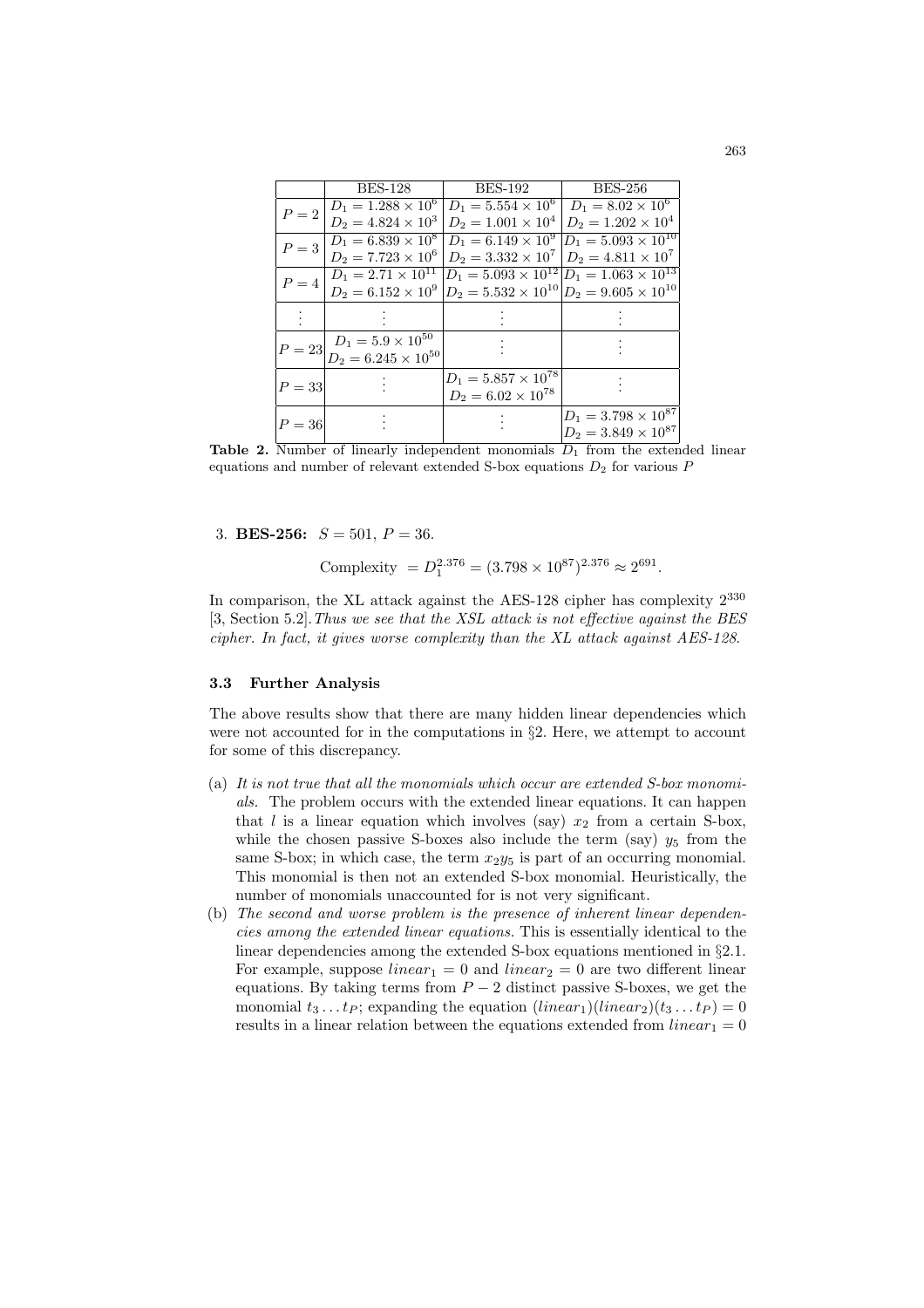and those extended from  $linear_2 = 0$ . Notice that this linear dependency is inherent among the extended linear equations. It is completely unrelated to the S-box equations or their extended counterparts. Unfortunately, this has been neglected in the original estimates.

While (a) appears to be a minor oversight, (b) has a much larger effect on the estimates. As mentioned in [3], the removal of obvious linear dependencies on the S-box equations causes the number of such equations to reduce from on the S-box equations causes the number of such equations to reduce from  $R_{old} = rSt^{P-1} \binom{S-1}{P-1}$  to  $R = \binom{S}{P} (t^P - (t-r)^P)$ , which is quite a significant difference. It is likely that similar considerations on the extended linear equations would also result in a significant reduction of useful equations.

# 4 Conclusion

The purpose of our paper is to analyse XSL when applied to BES, and determine if it would work in practice. Due to the nice S-box equations of BES, we can explicitly deduce the linear dependencies between the equations. Our conclusion is that if XSL works on BES, then it is worse than brute foce. However, it leaves open the question of whether XSL works for some P at all.

Furthermore, our computations do not carry over to the original Rijndael (with equations over  $F_2$  instead of  $F_{256}$ ) or to the Serpent cipher. Due to the complexity of the S-box equations, an explicit list of linearly independent terms of the extended S-box equations cannot be easily described. Naturally, we ask if XSL works in those cases.

First, it should be noted that the linear dependencies among the extended linear equations - as mentioned in §3.3 - hold in general, so it is likely that the number of linearly independent equations obtained after linearisation is actually smaller than expected. Second, in the XSL method, the final ratio (number of equations)/(number of terms) after linearisation is about 1.004, which is precariously close to 1. Hence, the presence of a large number of linear dependencies can have an adverse effect on the solvability of the system. Finally, note that we had left the  $T'$ -method out of the discussion totally. However we had noted that the  $T'$ -method is only effective if the number of linearly independent equations is already extremely close to being sufficient (about 99.4% of what is needed). Thus, even the application of the  $T'$ -method is unlikely to help.

## References

- 1. C. Cid and G. Leurent, "An Analysis of the XSL Algorithm", LNCS 3788, Asiacrypt 2005, pp. 333-352, Springer-Verlag, 2005.
- 2. N. Courtois, A. Klimov, J. Patarin and A. Shamir, "Efficient Algorithms for Solving Systems of Multivariate Polynomial Equations", LNCS 1807, Eurocrypt 2000, pp. 392-407, Springer-Verlag, 2000.
- 3. N. Courtois and J. Pieprzyk, "Cryptanalysis of Block Ciphers with Overdefined Systems of Equations", IACR eprint server, http://www.iacr.org, 2002/044, March 2002.